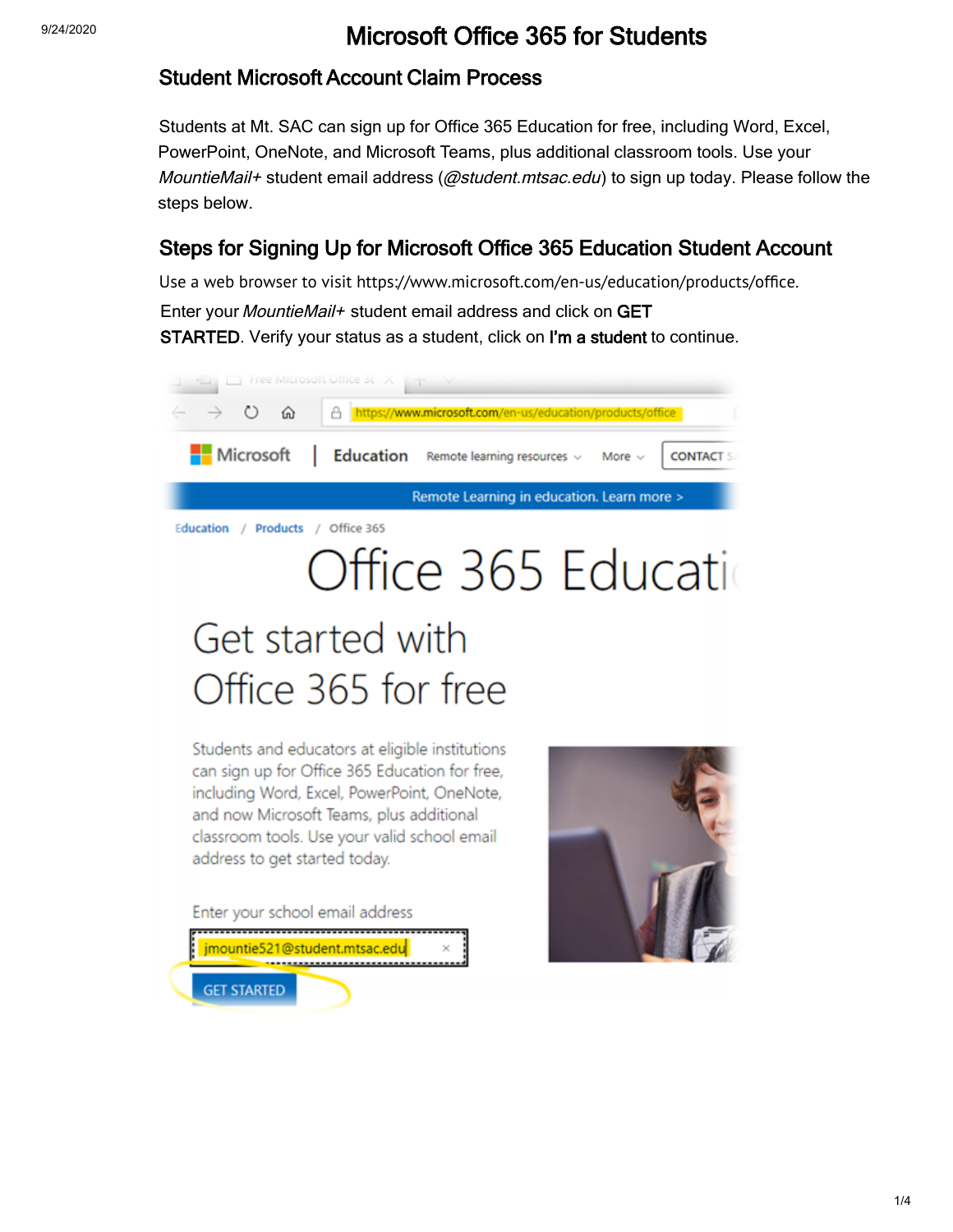# Are you a student or a teacher?

Office 365 Education includes Microsoft Teams and other tools you need for your online classroom. Teams allows students and teachers to chat, work on assignments, and co-create documents. If you're an IT admin, sign up your school.



2. On the Create your account page, fill in the information requested and create your Microsoft Office 365 password (this does not have to be the same as your Mt. SAC Portal password. At this step, you do not know your signup code. Do not close this browser window.

| Office 365 Education                                                                                |                    |
|-----------------------------------------------------------------------------------------------------|--------------------|
| Create your account                                                                                 |                    |
| Josephina                                                                                           | Mountie            |
|                                                                                                     |                    |
|                                                                                                     |                    |
| We sent a verification code to jmountie521@student.mtsac.edu. Enter the code to<br>complete signup. |                    |
|                                                                                                     | resend signup code |
| Your date of birth<br>(2)<br>1000<br>lanijani                                                       |                    |

3. Check your MountieMail+ [\(https://mail.google.com/a/student.mtsac.edu](https://mail.google.com/a/student.mtsac.edu)) student email for a new email from Office 365 with the subject "123456 is your signup code" (your numbers will be different). Make a note of the six-digit code.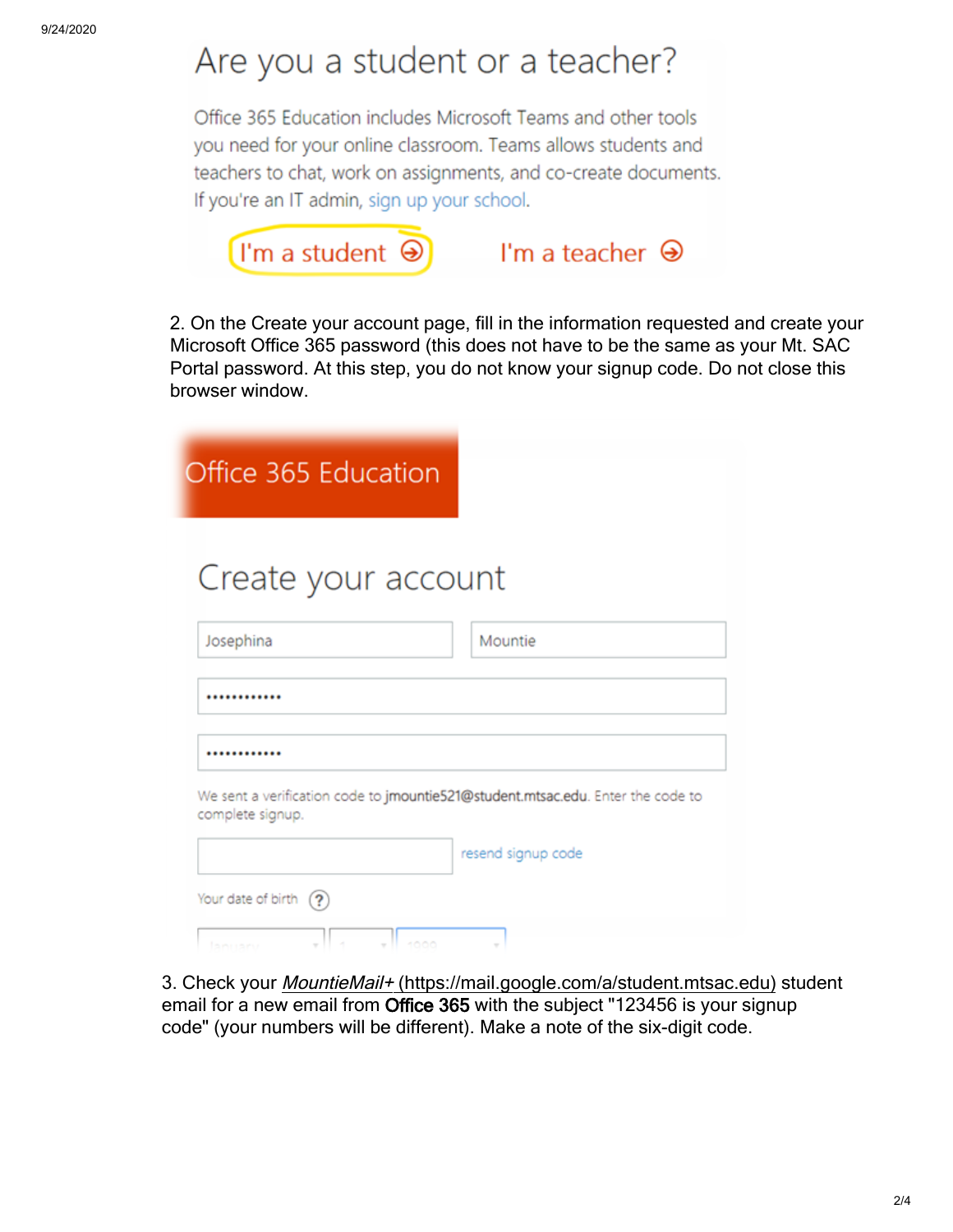| 395959 is your signup code linbox x                                                                                                                                         |                                  |            |  |  |
|-----------------------------------------------------------------------------------------------------------------------------------------------------------------------------|----------------------------------|------------|--|--|
| Office 365 <support@email.microsoftonline.com><br/>to me <math>\,</math></support@email.microsoftonline.com>                                                                | 7:47 AM (2 minutes ago)          |            |  |  |
|                                                                                                                                                                             | View this email in your browser. |            |  |  |
| Office 365 Education                                                                                                                                                        |                                  |            |  |  |
| Here's your verification code                                                                                                                                               |                                  |            |  |  |
| To finish signing up for Office 365 Education, enter the<br>code on the signup page.                                                                                        |                                  |            |  |  |
| Because you're signing up with a school email address, your school may control your<br>Office 365 communications and data. Their policies apply to your use of the service. |                                  |            |  |  |
| 395959                                                                                                                                                                      |                                  |            |  |  |
| Don't want to sign up? Just ignore this email. Thanks.                                                                                                                      |                                  |            |  |  |
| Microsoft                                                                                                                                                                   |                                  | Office 365 |  |  |

4. Go back to the Create your account page and put input the six-digit signup code, then click on Start.